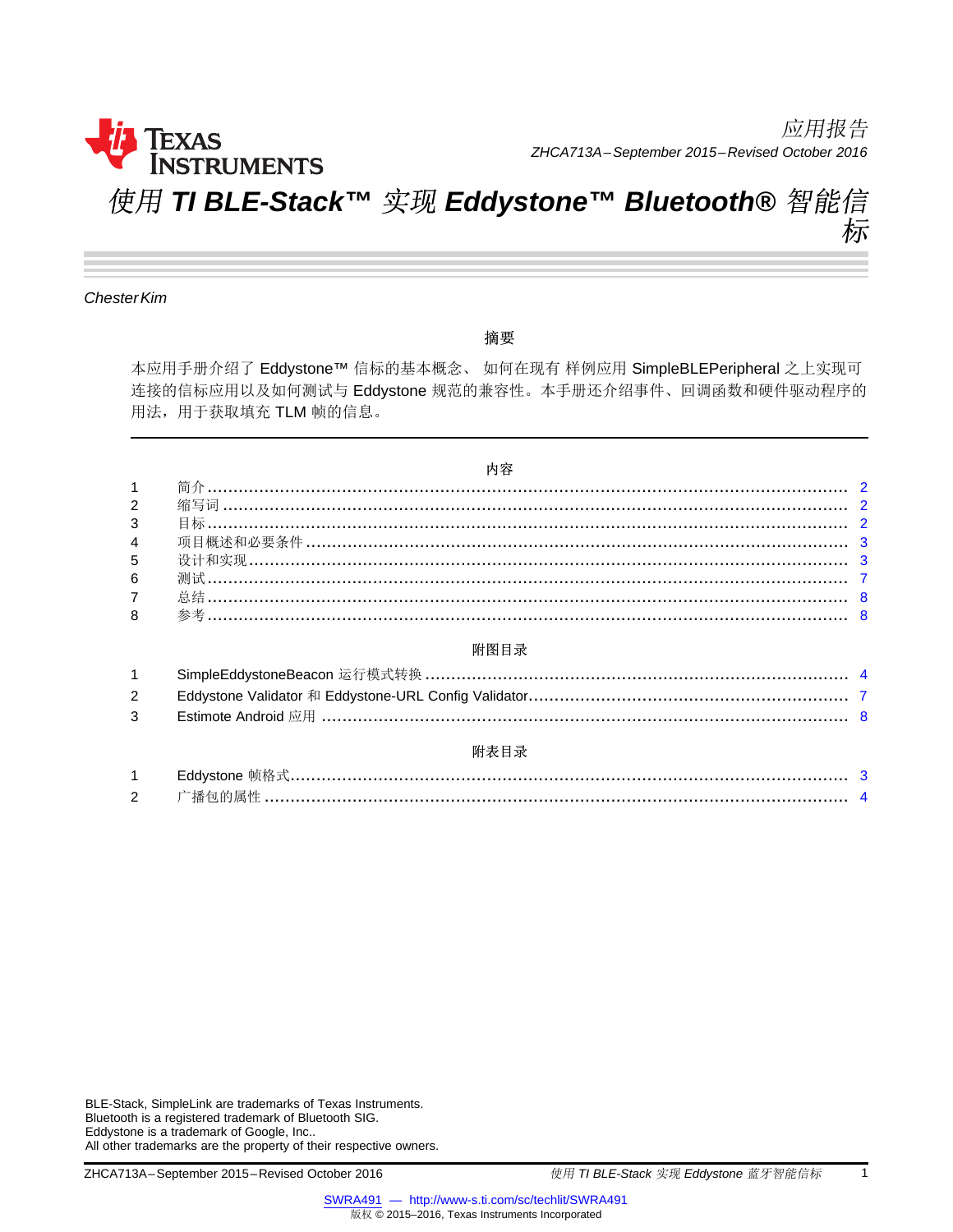

 $\textcircled{f} \hat{\mathcal{T}}$   $\hat{\mathcal{T}}$  [www.ti.com.cn](http://www.ti.com.cn)

#### <span id="page-1-0"></span>**1** 简介

如《低功耗 *Bluetooth®* 信标应用手册》([SWRA475\)](http://www.ti.com/lit/pdf/SWRA475) 中所述,低功耗 Bluetooth®(BLE) 信标是一个向附近的 设备广播非连接的广播包(其中包含一些小型信息片段)的设备。根据计时情况和数据包内传送的信息,信 标可支持各种用例,包括但不限于接近感知、同步、身份识别或仅仅发送通知。

一些供应商定义了有关如何在较大的生态系统中实现信标的协议或格式。例如,Apple 定义了 iBeacon 协 议,可在 MFi 许可证下用于 iOS 设备。

Eddystone™是 Google 提供的开放信标协议规范,旨在改善基于接近传感的体验,支持 Android 和 iOS 智 能设备平台。这些体验通过指定各种定义为帧类型的信标有效负载格式以及一组用于通过智能设备(如 Android 智能手机)访问这些有效负载的相应 API 加以实现。

<span id="page-1-3"></span>本应用手册介绍如何使用 TI BLE-Stack™V2.2 SDK在 SimpleLink™CC2640 蓝牙智能无线 MCU 上实现示 例 Eddystone 信标设备。较低的功耗和宽工作电压范围使 CC2640 成为用于实现电池供电的 Eddystone 信 标的理想平台。

尽管按照定义信标只是用于进行广播的设备,但我们将介绍可连接信标的概念。配置和更新信标元数据时, 需要使信标进入可连接状态(从技术角度而言,即从 GAP 广播设备转换到外设角色)。Eddystone 协议定 义了一种允许授权客户端更新信标数据的模式。

为实现 Eddystone 信标设备而创建或修改的项目文件和源代码文件作为 GitHub 库进行提供, 您可以在 [TI](http://processors.wiki.ti.com/index.php/Category:BluetoothLE?DCMP=blestack&HQS=ble-wiki) [BLE](http://processors.wiki.ti.com/index.php/Category:BluetoothLE?DCMP=blestack&HQS=ble-wiki) Wiki 上找到它们。

#### <span id="page-1-1"></span>**2** 缩写词

| ADV            | 广播包                  |
|----------------|----------------------|
| API            | 应用编程接口 (API)         |
| <b>BLE</b>     | 低功耗蓝牙                |
| <b>CCS</b>     | Code Composer Studio |
| ID             | 标识符                  |
| GAP            | 通用访问配置文件             |
| <b>MCU</b>     | 微控制器                 |
| <b>OAD</b>     | 无线下载                 |
| <b>SDK</b>     | 软件开发套件               |
| <b>TI-RTOS</b> | 德州仪器 (TI) 实时操作系统     |
| <b>TLM</b>     | 遥测                   |
| <b>TX</b>      | 传输                   |
| UID            | 唯一标识符                |
| URL            | 统一资源定位符              |
|                |                      |

#### <span id="page-1-2"></span>**3** 目标

本应用手册展示为了实现名为 SimpleEddystoneBeacon 的完整且可以正常运行的 Eddystone 信标示例项 目, 必须在现有的 SimpleBLEPeripheral 样例应用之上实现什么功能。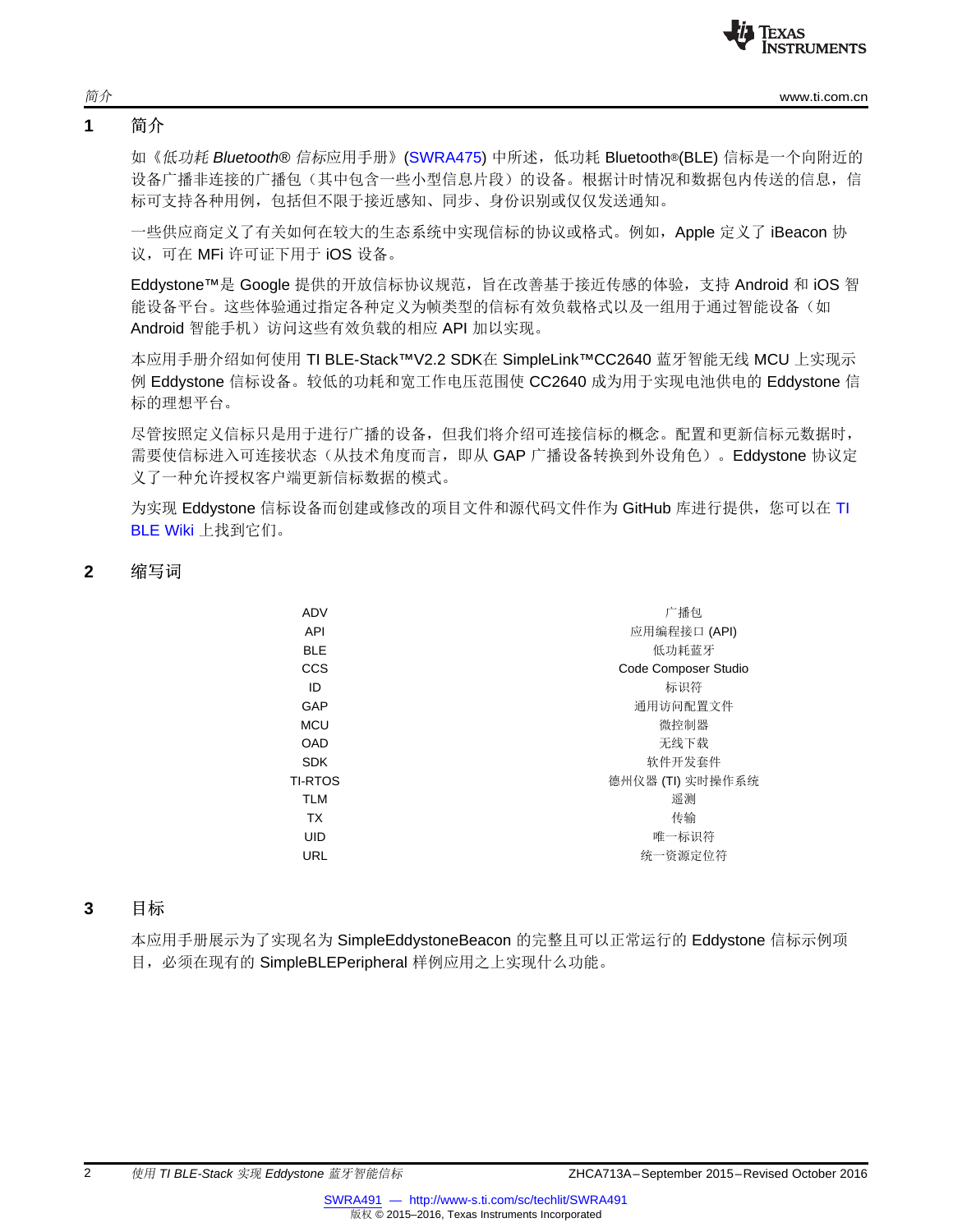

#### <span id="page-2-3"></span><span id="page-2-0"></span>**4** 项目概述和必要条件

在学习本应用手册中介绍的示例之前,设计人员应详细了解软件开发人员指南 [\(SWRU393\)](http://www.ti.com/lit/pdf/SWRU393) 中介绍的 TI BLE-Stack SDK、低功耗蓝牙信标应用手册 [\(SWRA475\)](http://www.ti.com/lit/pdf/SWRA475) 以及 Google Eddystone 协议规范(可以在 <https://github.com/google/eddystone/blob/master/protocol-specification.md> 找到)。

<span id="page-2-4"></span>样例应用 SimpleEddystoneBeacon 需要使用 TI BLE-Stack V2.2。可以使用 IAR Workbench for ARM 7.50.3 或 CCS 6.1 IDE 构建该项目。SimpleEddystoneBeacon 项目在 CC2650 LaunchPad 参考平台上运 行。可以使用可选的智能手机和测试应用来验证 Eddystone 信标实现。

TI GitHub 库 [ble\\_examples](https://github.com/ti-simplelink/ble_examples) 包含构建该项目所必需的最少数量的文件(如果将其置于现有 BLE-Stack V2.2 安装之上)。该库包含用于 IAR/CCS 的项目和工作区文件、*simpleEddystoneBeacon.c* 和 *simpleEddystoneBeacon.h*(用于应用)以及 *eddystoneURLCfg.c* 和 *eddystoneURLCfg.h*(用于提供 URF 配置服务)。要安装 SimpleEddystoneBeacon 项目,请将以下文件夹复制到 SDK 中的相应目录中:

- ble examples/examples/cc2650lp/simple eddystone
- ble\_examples/src/examples/simple\_eddystone/cc26xx
- ble\_examples/src/profiles/EddystoneURLCfg

#### <span id="page-2-1"></span>**5** 设计和实现

#### <span id="page-2-2"></span>*5.1* 运行模式概述

Eddystone 协议定义了三种由信标设备传输的帧类型格式(称为"帧"),如[表](#page-2-2) 1 所述。

| 帧类型 | 说明                                                      |
|-----|---------------------------------------------------------|
| UID | 可标识特定信标的唯一标识符。对于位置感知 应用非常有用。                            |
| URL | 经压缩的 Web URL (如 https://goo.gl/Aq18zF), 可由智能设备<br>应用启动。 |
| TLM | 遥测信息 (如信标的电池电压和温度)。                                     |

#### 表 **1. Eddystone** 帧格式

Eddystone 协议规范对这些帧进行了更详细的介绍。每个帧代表一个广播包,最高可达蓝牙4.2 核心规范定 义的 31 字节最大有效负载。

Eddystone 信标定义了两种运行模式:常规广播模式和可选的 URL 配置模式。这些运行模式与五种单独的 运行状态相关。在常规广播模式下,信标作为传统广播设备运行,发送包含 UID、URL 或 TLM 帧的非连接 的广播。在 URL 配置模式下, 信标传输可连接通告以允许客户端进行连接, 如经授权, 还可以通过 URL 配 置服务更新 URL 内容和系统参数。

[图](#page-3-0) 1 描述了这些运行模式的运行状态转换,以及用于在 SimpleEddystoneBeacon 示例项目中转换状态的相 应操作。以灰色的圆显示的状态表示 URL 配置模式,而其他状态表示常规广播模式。

Eddystone 协议不指定类型、特定帧的传输时间或频率,也不指定触发特定状态转换的操作。这些细节是特 定于实现的。例如,Eddystone 信标可能仅传输 URL 帧或全部三种帧的组合(以不同的间隔)。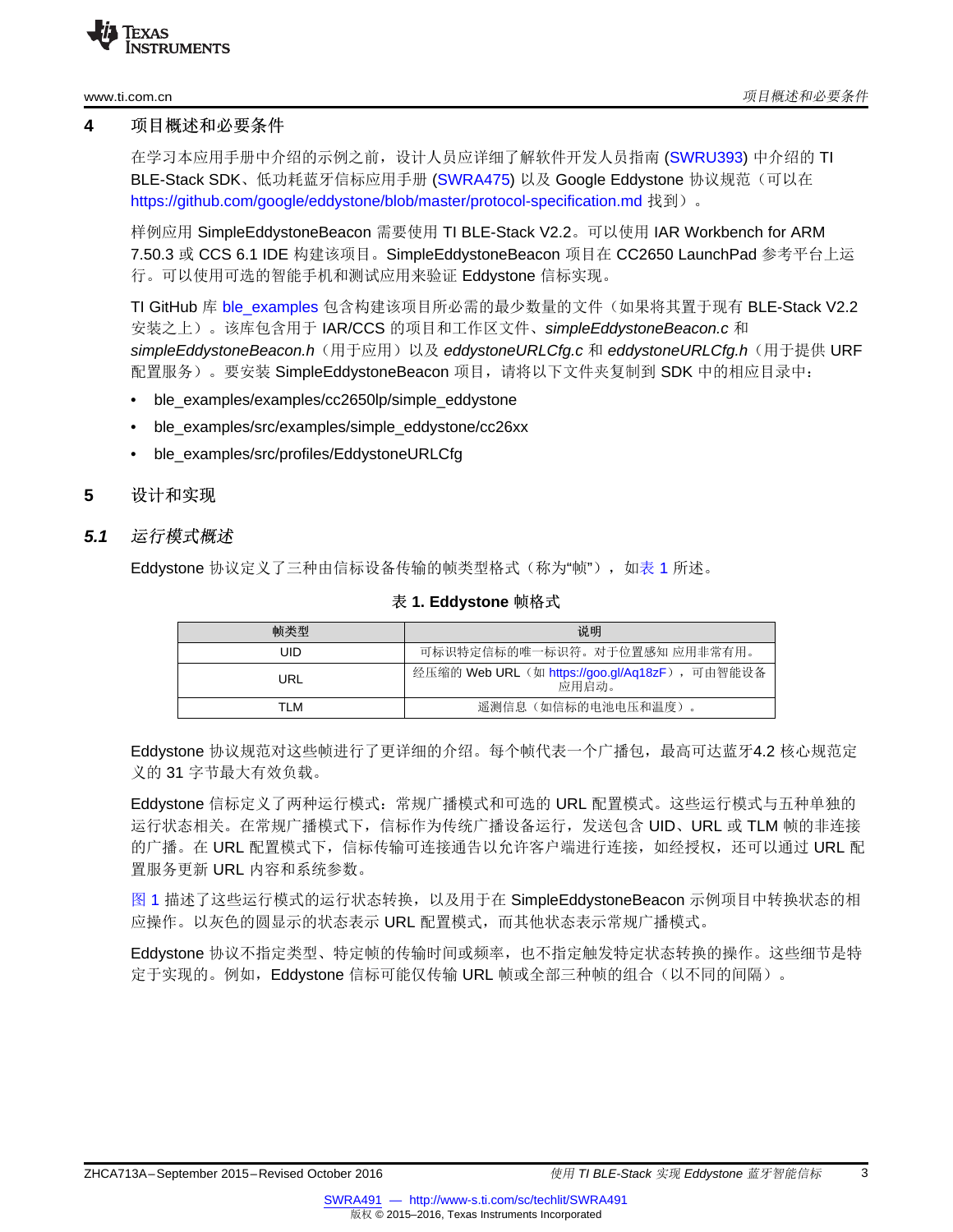

设计和实现 [www.ti.com.cn](http://www.ti.com.cn)



图 **1. SimpleEddystoneBeacon** 运行模式转换

<span id="page-3-0"></span>在该设计中,当处于常规广播模式时,信标设备定期发送 UID 帧或 URL 帧,并间歇性地发送 TLM 帧。按 下"RIGHT"按钮可触发 UID 和 URL 之间的状态转换。出于实际考虑, TLM 帧的频率应小于 UID 或 URL 帧,因此在该设计中,每发送 10 次 UID 或 URL 通告仅发送 1 次 TLM 帧。

在该设计中,可以通过进入配置模式广播状态来进入 URL 配置模式。该过程通过按下"LEFT"按钮触发。按 下"LEFT"按钮或任何类型的连接终止都可以引发现有配置模式。一般而言,当信标完成更新后,中心设备会 终止连接,使信标恢复常规广播模式。

要通过按下按钮来触发某些转换,必须实现按键事件处理程序。不同硬件平台上实现的按钮按下处理会稍有 不同。在该实现中,针对 CC2650 LaunchPad 使用 *board\_key.c* 中的函数。在任何情况

下, SimpleEddystoneBeacon\_keyChangeHandler() 都注册为回调函数, 最终由

*SimpleEddystoneBeacon\_handleKeys()* 处理按键事件 SEB\_KEY\_CHANGE\_EVT。

对于 CC2650 LaunchPad,所有"RIGHT"按钮按下都对应于 BTN-2,所有"LEFT"按钮按下都对应于 BTN-1。

## <span id="page-3-1"></span>*5.2* 常规广播模式

无论运行模式如何,广播都可用于四种目的。[表](#page-3-1) 2 总结了该实现中使用的每种 ADV 的属性。

|                       | UID/URL/TLM 帧                           | URL 配置模式 ADV                                       |
|-----------------------|-----------------------------------------|----------------------------------------------------|
| <b>ADV Event Type</b> | ADV NONCONN IND                         | ADV IND                                            |
| ADV Type Flags        | BREDR_NOT_SUPPORTED                     | BREDR NOT SUPPORTED<br><b>GENERAL DISCOVERABLE</b> |
| ADV Interval          | 对于 UID/URL, 来自 URL 配置; 对于 TLM,<br>长 10倍 | 默认间隔                                               |
| <b>TX Power</b>       | 来自 URL 配置                               | 中等功耗模式                                             |
| Connectable           | 否                                       | 是                                                  |

#### 表 **2.** 广播包的属性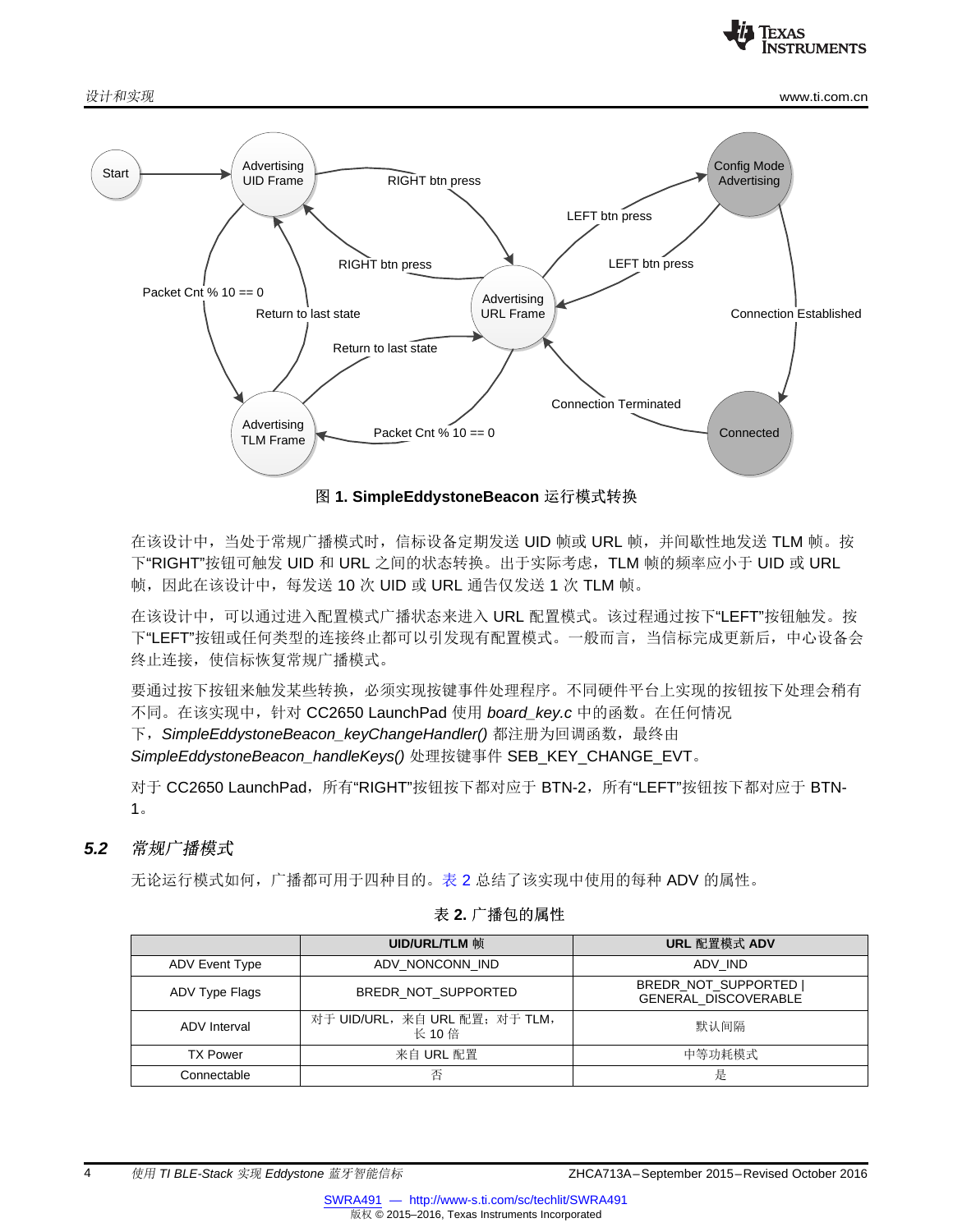

#### [www.ti.com.cn](http://www.ti.com.cn)  $\partial_t \mathcal{H} \to \mathbb{R}$  and  $\partial_t \mathcal{H} \to \mathbb{R}$  and  $\partial_t \mathcal{H} \to \mathbb{R}$  and  $\partial_t \mathcal{H} \to \mathbb{R}$

由于需要在运行时从一个广播包切换到另一个广播包,因此本部分介绍了如何设置参数以更改常规广播模式 的属性。此外,还介绍了如何获取用于填充每个数据包的有效负载的信息。

#### <span id="page-4-1"></span>**5.2.1** 设置广播参数

如[表](#page-3-1) 2 所示,在常规广播模式和 URL 配置模式之间切换时,有五种要更改的属性。

可以使用 *GAPRole\_SetParameter()* 配置"ADV Event Type",此时将 GAPROLE\_ADV\_EVENT\_TYPE 用作 参数 ID, 将 GAP\_ADTYPE\_ADV\_NONCONN\_IND 用作值, 因为常规广播模式是非连接的的。

"ADV Type Flags"是包含在广播包中的一个项目。我们使用 GAP\_ADTYPE\_FLAGS\_BREDR\_NOT\_SUPPORTED 初始化常规广播模式的 struct 变量 *eddystoneAdv* 的 GAP\_ADTYPE\_FLAGS 字段, 因为常规广播模式是不可发现的。

我们通过指定受限制和一般可发现 ADV 的最小和最大间隔来设置"ADV Interval"。通常,将全部四个参数设 置为相同的值,以获取所需的间隔,如下所示:

GAP\_SetParamValue(TGAP\_LIM\_DISC\_ADV\_INT\_MIN, advInt); GAP\_SetParamValue(TGAP\_LIM\_DISC\_ADV\_INT\_MAX, advInt); GAP\_SetParamValue(TGAP\_GEN\_DISC\_ADV\_INT\_MIN, advInt); GAP\_SetParamValue(TGAP\_GEN\_DISC\_ADV\_INT\_MAX, advInt);

该特定的设计应选择使耗电量与信标功率相平衡的广播参数。使用较短的广播间隔可以使智能设备较快地进 行发现,而较长的间隔可以实现较长的信标电池寿命。

与 URL 配置服务的 URLCFGSVC\_BEACON\_PERIOD 相对应的参数的值反映在 *advInt* 中。在这种情况 下,需要进行单位转换,因为 URL 配置服务的值以毫秒为单位,而 *GAP\_SetParamValue()* 预计为若干个 625 微秒周期。有关 URL 配置服务的更多详细信息,请参阅节 [5.3.2](#page-5-0)。基本而言,应该将 URL 配置服务的 信标周期应用于 URL 帧广播。不过, 在该实现中它也用于 UID, 因为 Eddystone 规范中没有定义用于设置 UID 间隔的外部方法。TLM 的间隔取决于 UID/URL 的间隔,因为在该实现中它基于自上一个 TLM 帧以来 发送的 UID/URL 帧数量。

请使用对应于 URL 配置服务的 URLCFGSVC\_ADV\_TX\_PWR\_LVLS 和 URLCFGSVC\_TX\_POWER\_MODE 的参数值获取指定的"TX Power"(以 dBm 为单位)。

设置上述所有属性并更新 ADV 数据后,广播就可以启动了。节 [5.2.2](#page-4-0) 介绍了有关更新 ADV 数据的更多信 息。

最后,启用非连接的广播模式,从而以给定的速率和功率开始发送数据包。*GAPRole\_SetParameter()*(使 用参数 ID GAPROLE\_ADV\_NONCONN\_ENABLED) 用于在常规广播模式下启动或停止广播。

本小节中介绍的所有过程都在 *SimpleEddystoneBeacon\_applyConfiguration()* 和 *SimpleEddystoneBeacon\_startRegularAdv()* 中执行。

#### <span id="page-4-2"></span><span id="page-4-0"></span>**5.2.2** 填充 **Eddystone** 帧有效负载

除非在上次配置模式操作期间更新了信标设备,否则不需要更改 UID 和 URL 帧中的数据。在这种情况下, 退出配置模式时, 必须更新 UID 帧的"Ranging Data"子字段和 URL 帧的所有子字段("Frame Type"除 外)。更新将在 *SimpleEddystoneBeacon\_applyConfiguration()* 中实现。

TI 推荐了一些算法,用于根据蓝牙核心规范生成 UID 的 10 字节 ID Namespace 子字段和 6 字节 ID Instance 子字段。该实现示例使用了一些无意义的数字,但对于实际产品, 必须使用合适的算法替换函数 *SimpleEddystoneBeacon\_initUID()* 中指定的数字。

对于 URL 帧,*SimpleEddystoneBeacon\_encodeURL()* 有助于将以 null 结尾的常规字符串 URL 转换为编码 数字。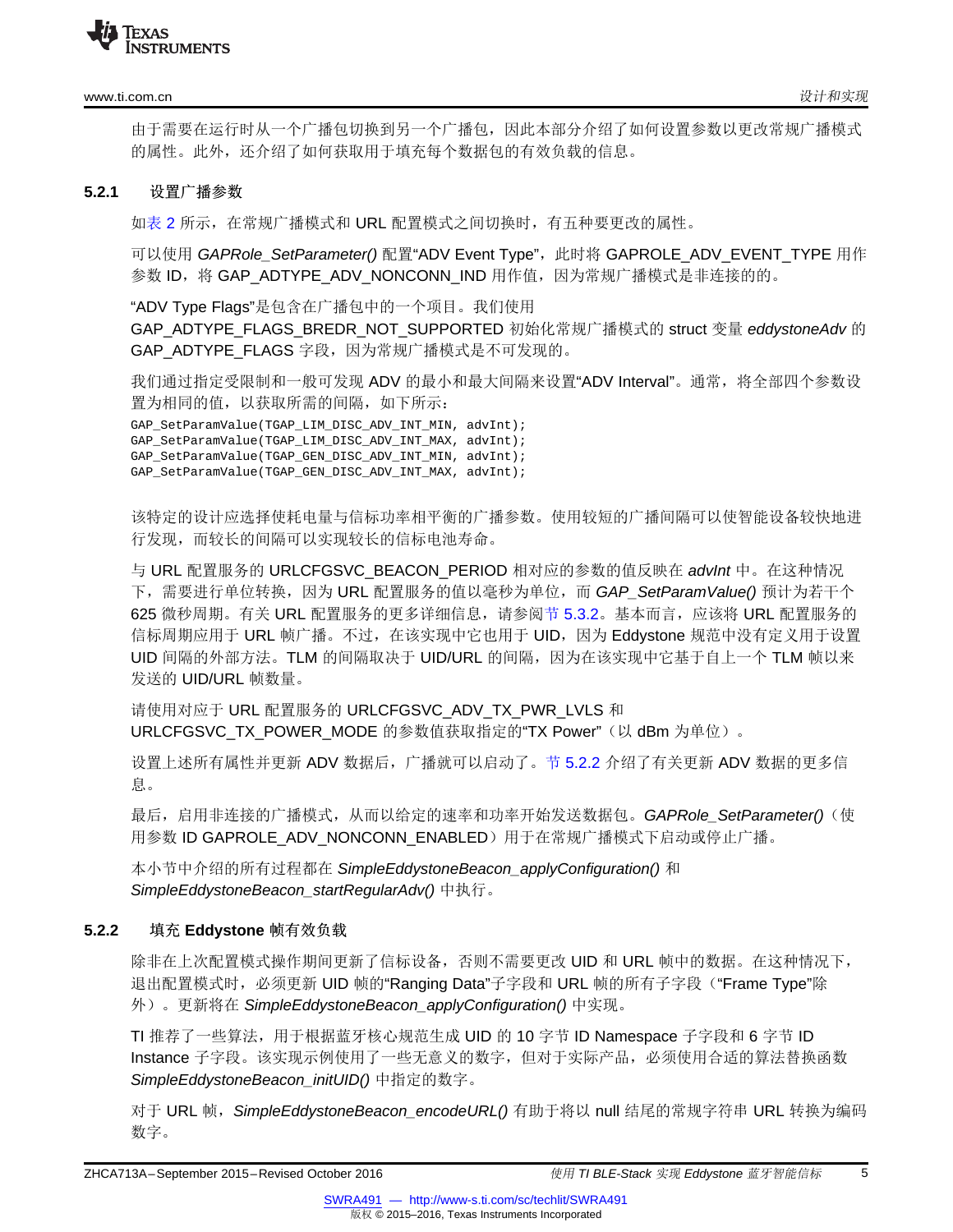与 UID 和 URL 帧相比, TLM 帧需要特殊的处理, 因为每次广播 TLM 帧时必须使用最新的信息更新帧数 据。TLM 有效负载更新将在 *SimpleEddystoneBeacon\_updateTLM()* 中完成。

可以通过 *AONBatMonBatteryVoltageGet()* 获取电池电压"VBATT"子字段。要使用芯片内部的电池监控器功 能,请包含 driverlib 的 *aon\_batmon.h*。

目前,温度"TEMP"子字段使用的是一个恒定值,因为 CC2650 LaunchPad 没有温度传感器。

"ADV\_CNT"子字段需要来自堆栈的事件,以在每个广播操作完成后立即通知应用。*HCI\_EXT\_ AdvEventNoticeCmd()* 是用于注册在 ADV 发送完成后立即发送的事件的 API。请注册 SEB\_ADV\_COMPLETE\_EVT 并在具有 0xFFFF 签名的堆栈事件的处理环路中检查它。最终在 *SimpleEddystoneBeacon\_processAdvCompleteEvt()* 中处理事件 SEB\_ADV\_COMPLETE\_EVT。该事件处 理函数不仅用于对 ADV 的数量进行计数,而且确定应发送哪种类型的 Eddystone 帧。

例如,对于"SEC\_CNT"子字段,使用 1 秒分辨率时钟周期计数器,但 Eddystone 规范要求 100ms 的分辨 率。为此添加了最初由 TimeApp 示例项目使用的 UTC\_clock.c。通常,应间歇性发送 TLM 帧,因此在本示 例中,它默认每 10 秒发送一次(允许 1 秒的分辨率)。

使用所有必要的信息填充本地 Eddystone 帧后,必须将其移交至 BLE 堆栈。*GAPRole\_SetParameter()*(使 用参数 ID GAPROLE ADVERT DATA) 用于该目的。

本小节中介绍的所有过程都由 *SimpleEddystoneBeacon\_selectFrame()* 进行处理。

#### *5.3 URL* 配置模式

URL 配置模式是用于更新信标的 URL 内容的可选方法。设计人员可能希望忽略该模式, 或根据特定于实现 的要求修改随附的服务。

#### **5.3.1** 设置广播参数

要为配置模式广播创建设置,请使用 节 [5.2.1](#page-4-1)中所述的同一方法,但使用的属性[与表](#page-3-1) 2 中显示的内容不同。 本部分仅介绍了与节 [5.2.1](#page-4-1)的差异。

对于"ADV Event Type", 使用"GAP\_ADTYPE\_ADV\_IND"作为值, 因为配置模式是可连接的。

对于"ADV Type Flags", 使用 GAP\_ADTYPE\_FLAGS\_BREDR\_NOT\_SUPPORTED 以及 GAP\_ADTYPE\_FLAGS\_GENERAL 初始化配置模式 struct 变量 *eddystoneCfgAdv* 的"GAP\_ADTYPE\_ FLAGS"字段,因为配置模式是可发现的。

将"ADV Interval"的 *advInt* 设置为"GAP\_ADTYPE\_ADV\_IND"。通常,配置模式的间隔比常规广播模式的间 隔要短。

应将"TX Power"设置为对应于"TX\_POWER\_MODE\_MEDIUM"的值。

使用 *GAPRole\_SetParameter()*(使用参数 ID GAPROLE\_ADVERT\_DATA)设置上述所有属性并更新 ADV 数据后,广播就可以启动了。

最后,通过调用 GAPRole\_SetParameter()(使用参数 ID GAPROLE\_ADVERT\_ENABLED)启用可连接广 播模式。

本部分中介绍的所有过程都在 *SimpleEddystoneBeacon\_startConfigAdv()* 中进行处理。

#### <span id="page-5-0"></span>**5.3.2 URL** 配置服务

URL 配置服务在 *eddystoneURLCfg.c* 中实现。应用可以使用 *URLCfgSvc\_GetParameter()* 和 *URLCfgSvc\_SetParameter()* 访问服务的九个特性。应用会注册一个回调函数,当这些特性发生变化时由中 心设备调用该回调函数。在该实现中,仅"Reset"特性发生变化时会通知应用。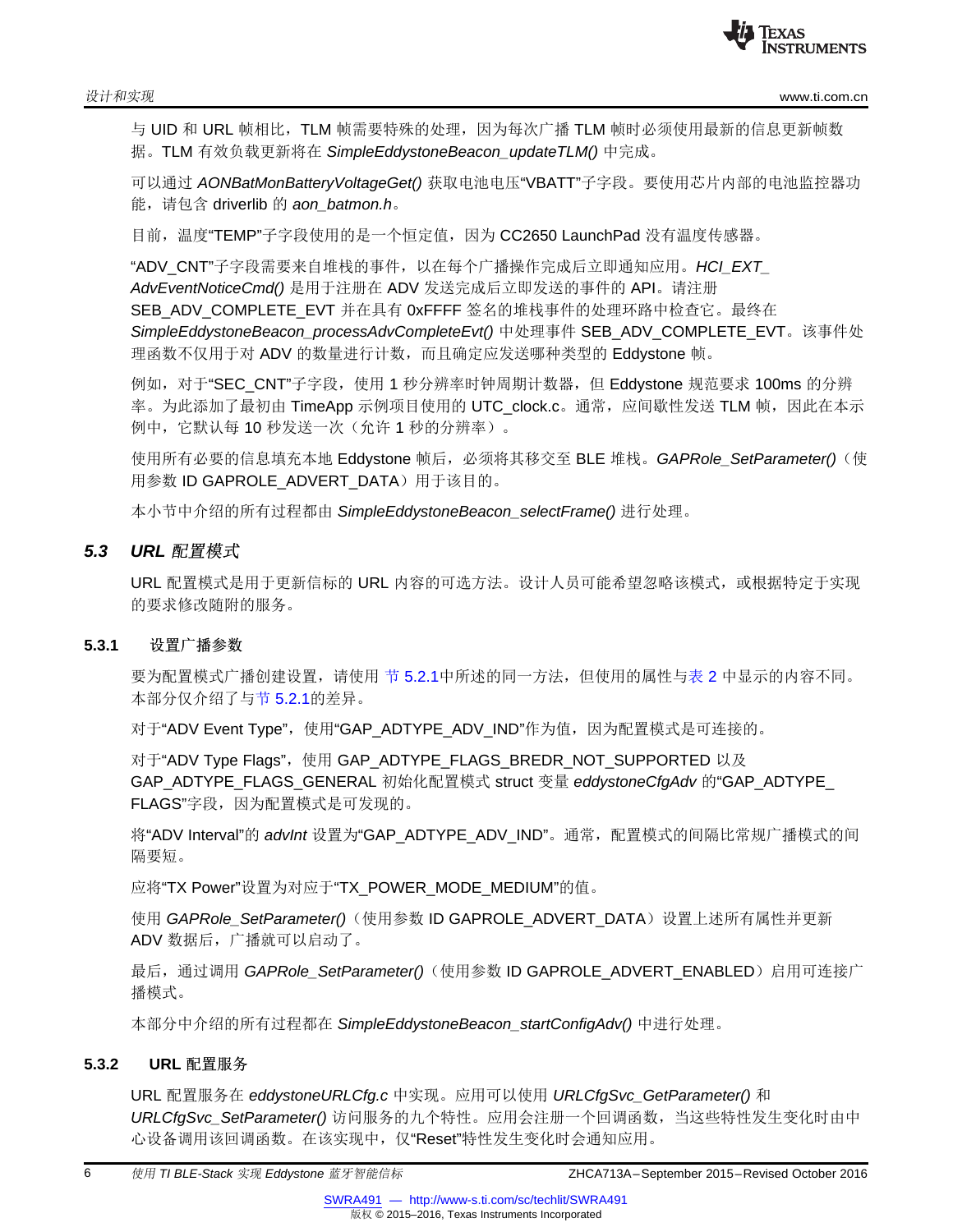#### [www.ti.com.cn](http://www.ti.com.cn) 测试

信标设备以 URL 配置模式连接中心设备(如智能手机)后,如果"Lock State"为"FALSE",则可以由中心设 备通过写入特性来修改信标设备上的某些系统属性。如果"Lock State"为"TRUE",则只能写入"Unlock"特 性。

当信标设备因任何原因(如终止或超时)断开而退出 URL 配置模式以进入常规广播模式后,更新的特性反 映在 *SimpleEddystoneBeacon\_applyConfiguration()* 中的对应属性中。不过,当"Reset"特性发生变化时, 应立即采取措施。

#### <span id="page-6-0"></span>**6** 测试

要验证本应用手册中介绍的所有特性和功能,则需要使用实现观测器或中心 GAP 角色的设备。GitHub Eddystone 库附带了用于该目的的验证工具。使用 [Eddystone](https://github.com/google/eddystone/tree/master/tools/eddystone-validator) Validator 和 [Eddystone-URL](https://github.com/google/eddystone/tree/master/eddystone-url/tools/eddystone-url-config-validator) Config [Validator](https://github.com/google/eddystone/tree/master/eddystone-url/tools/eddystone-url-config-validator),我们可以分别验证 URI/URL/TLM 帧和 URL 配置模式[。图](#page-6-1) 2 显示了已用于验证 SimpleEddystoneBeacon 样例应用的 Eddystone Validator 和 Eddystone-URL Config Validator 屏幕截图。 用于验证 SimpleEddystoneBeacon 项目的验证器基于 GitHub Eddystone 主分支的提交 SHA b5f23b3f895007c761e2303db4c10df7af2f997f。

除验证器之外,还有多个 可用于测试 Eddystone 兼容信标的 常规广播模式功能的 Android/iOS 应用。例 如, 使用 [Estimote](https://play.google.com/store/apps/details?id=com.estimote.apps.main) Android 应用, 我们可以看到各种应用 是如何解析和使用 Eddystone 兼容通告数据包 的, 如[图](#page-7-2) 3 所示。德州仪器 (TI) 不开发 或支持 这些智能手机应用。

<span id="page-6-1"></span>

图 **2. Eddystone Validator** 和 **Eddystone-URL Config Validator**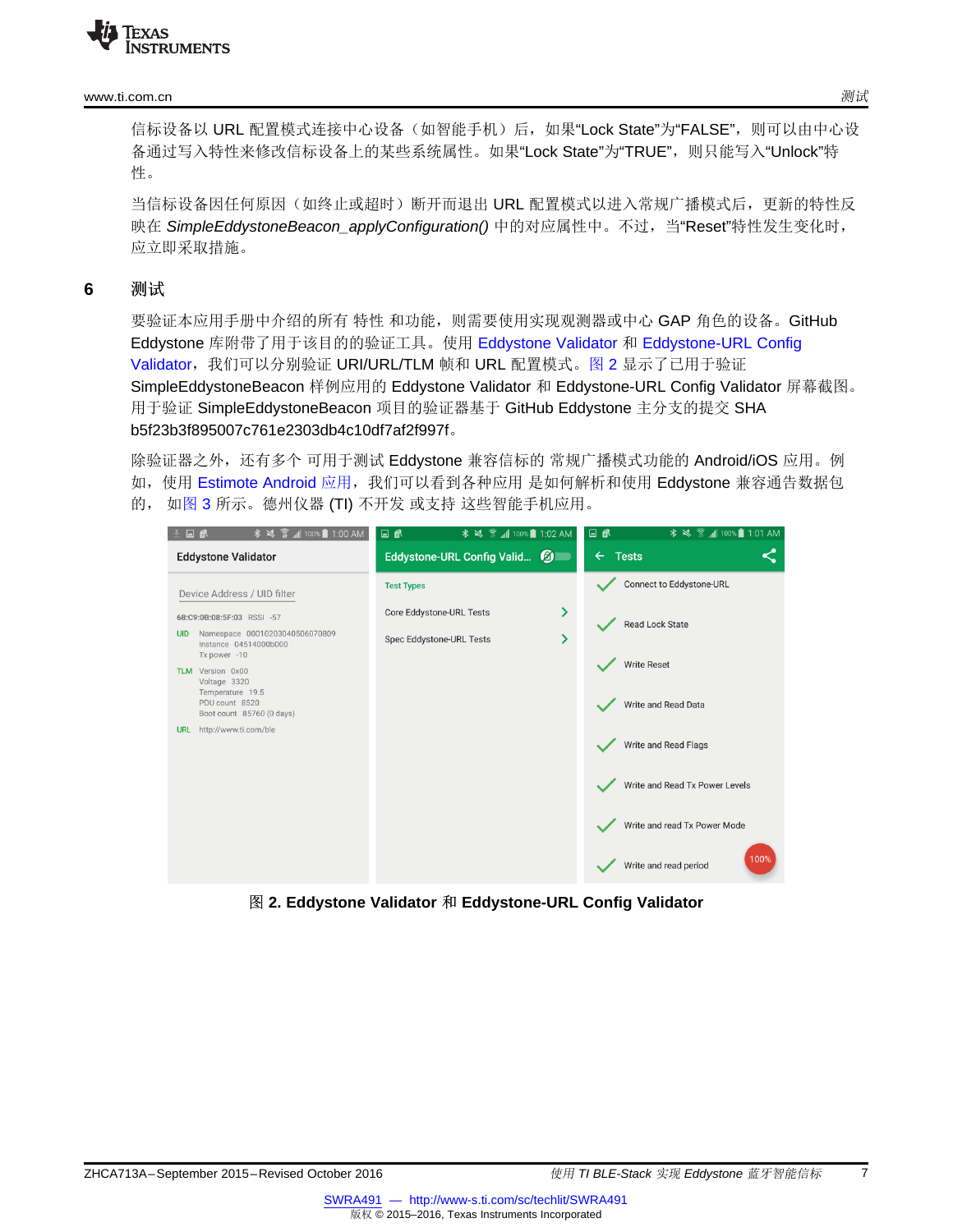

总结 [www.ti.com.cn](http://www.ti.com.cn)

| $\frac{49}{11}$ and 76% <b>E</b> 4:05 PM<br><b>∗</b> | $\frac{48}{11}$ $\frac{11}{10}$ 75% <b>z</b> 4:10 PM<br><b>∗</b> |
|------------------------------------------------------|------------------------------------------------------------------|
| Beacons in range<br>$\leftarrow$<br>ਵ                | <b>Beacon Details</b><br>Log in<br>$\leftarrow$                  |
| $\circledcirc$<br>這<br>Closest devices (1)           | <b>Primary Packet Type</b><br>Eddystone-URL >                    |
| http://www.ti.com/ble                                | <b>URL</b><br>http://www.ti.com/ble >                            |
| $\,>\,$<br>URL<br>3.00V<br>$20^{\circ}$ C<br>~25.0 m | Transmit Power (Tx)<br>$\mathcal{P}$                             |
|                                                      | Advertising Interval<br>$\mathcal{P}$                            |
|                                                      |                                                                  |
|                                                      | Secondary Packet Type Eddystone-Telemetry                        |
|                                                      | 3.0V<br><b>Battery Voltage</b>                                   |
|                                                      | $19.5^{\circ}$ C<br>Temperature                                  |
|                                                      | Uptime<br>4h 40m 2s                                              |
|                                                      | Packets sent since reset<br>160k                                 |

图 **3. Estimote Android** 应用

#### <span id="page-7-2"></span><span id="page-7-0"></span>**7** 总结

本应用手册介绍了 Eddystone 信标的基本概念、 如何在现有样例应用 SimpleBLEPeripheral 之上实现可连 接信标应用以及如何测试与 Eddystone 规范的兼容性。此外,还介绍了事件、回调函数和硬件驱动程序的 用法,用于获取填充 TLM 帧的信息。

通过对样例应用进行简单的功能添加和修改,可以轻松开发可连接信标设备(如 Eddystone 兼容信标设 备)。

### <span id="page-7-1"></span>**8** 参考

- 1. 《低功耗蓝牙软件开发人员指南》[\(SWRU393](http://www.ti.com/lit/pdf/SWRU393))
- 2. 《CC2640 OAD 用户指南》
- 3. 《低功耗蓝牙信标》[\(SWRA475\)](http://www.ti.com/lit/pdf/SWRA475)
- 4. Google [Eddystone](https://github.com/google/eddystone) Github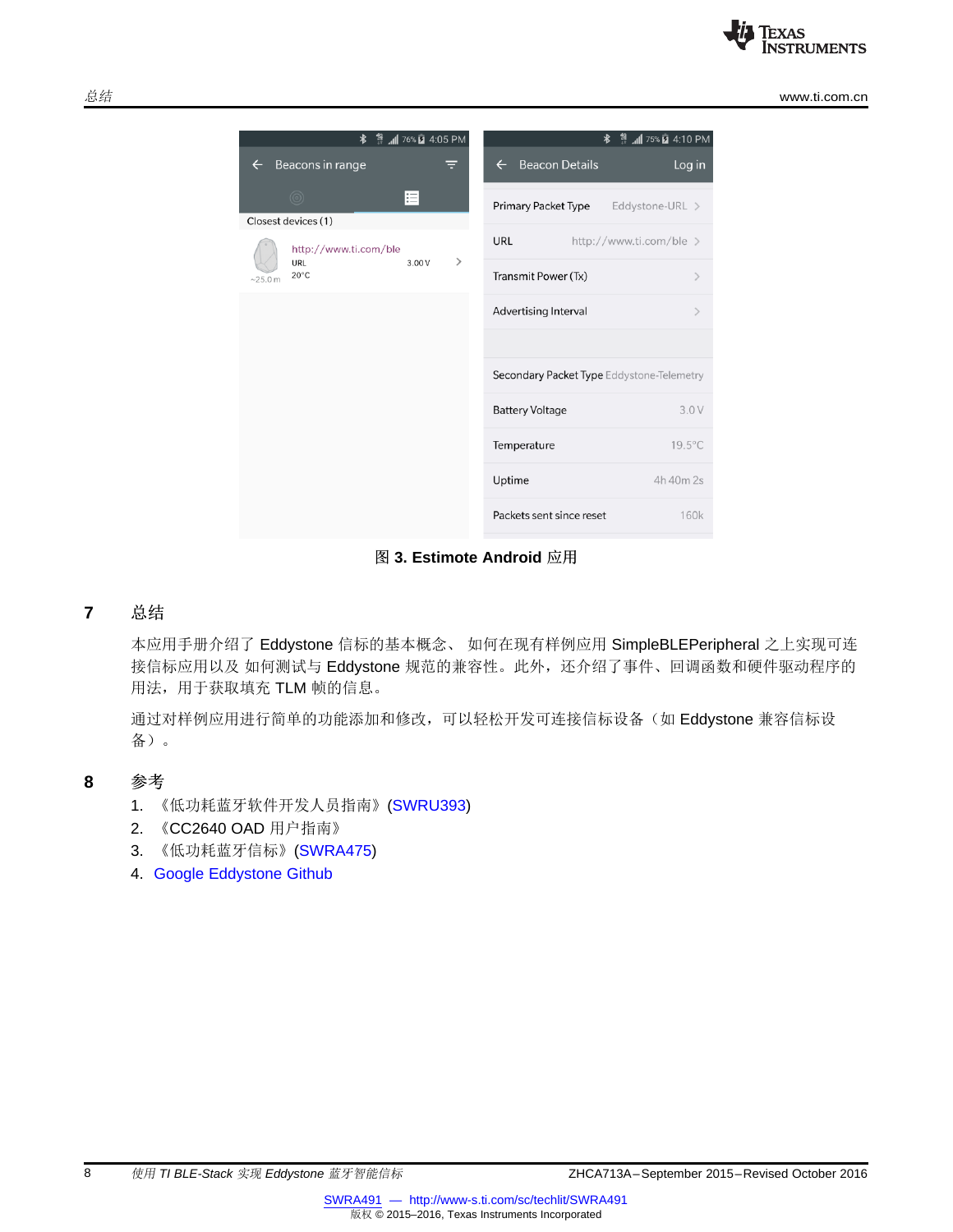

# 修订历史记录

### 注:之前版本的页码可能与当前版本有所不同。

| Changes from Original (September 2015) to A Revision |                                                                                    | Page |  |
|------------------------------------------------------|------------------------------------------------------------------------------------|------|--|
|                                                      | • 将 TI BLE-Stack v2.1 SDK 更新成了 TI BLE-Stack v2.2 SDK。……………………………………………………………………… 2 |      |  |
|                                                      |                                                                                    |      |  |
|                                                      |                                                                                    |      |  |
|                                                      |                                                                                    |      |  |